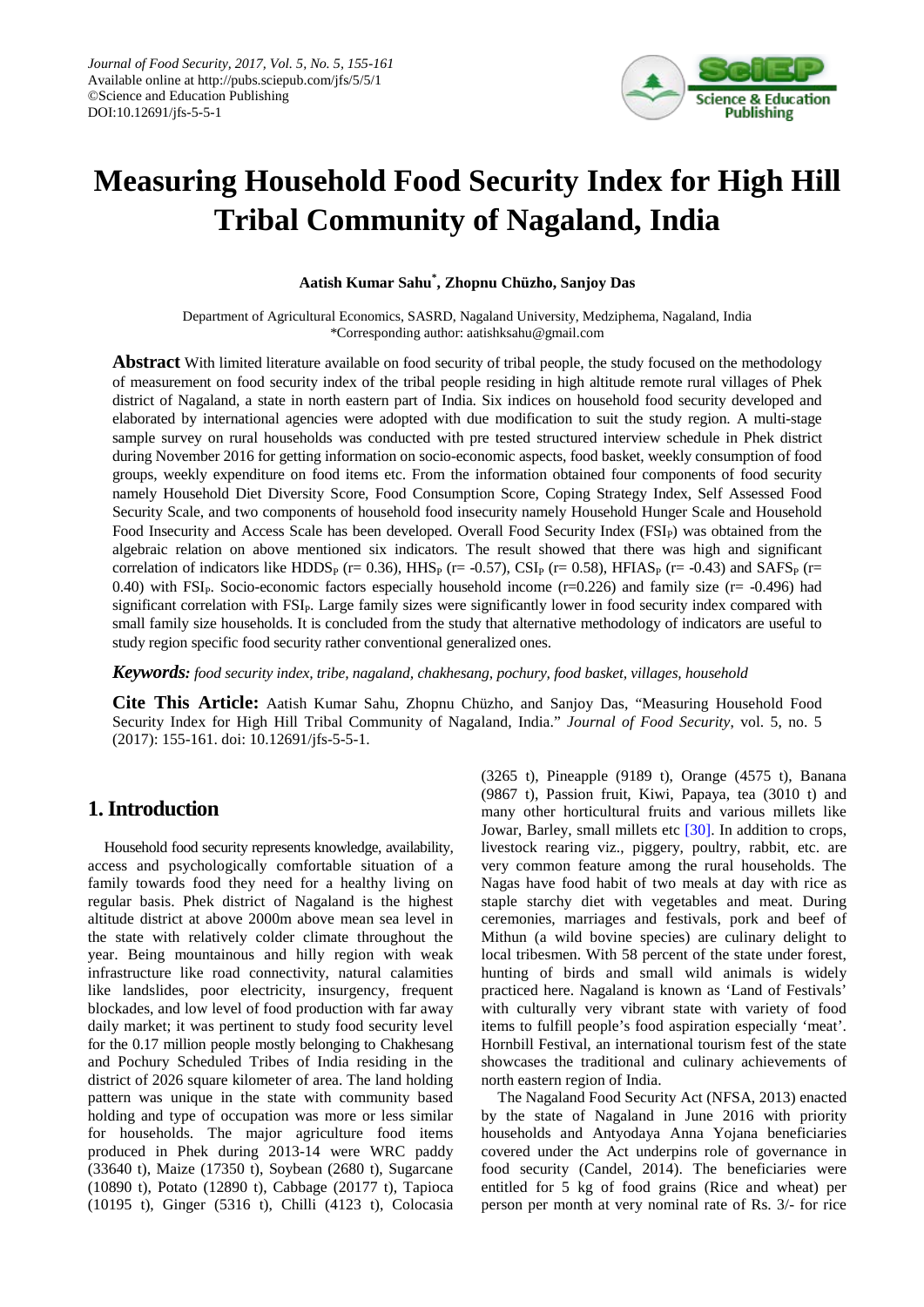and Rs. 2/- for wheat. In Nagaland as well as north-eastern region of India, many wild edibles and entomophagy (insect eating) food habits have been documented. Many types of insects and caterpillars are consumed as additional or recreation food type by the local tribal people. The knowledge of tribal people regarding nutritional values and medicinal properties of wild edibles (plant products as well as wild animals and birds) and various insects has immense effect on local eating behavior. Hence food security measurement for north eastern region of India needs to be understood in these aspects also. Also a say going here "Everything that moves can be taken as food" indicating food preference of local tribes being much broader and primitive.

Household food insecurity was difficult to generalize and measure as it is a dynamic issue and of multiple-dimension [\[33\].](#page-6-1) The conventional Household food (in)security as studied under six components viz., Food Consumption Score (FCS), Household Hunger Scale (HHS), Coping Strategies Index (CSI), Household Dietary Diversity Scale (HDDS), Household Food Insecurity Access Scale (HFIAS) and Self Assessed measure of Food Security Score (SAFS) were based on recall period and hence found unsuitable relevant for classifying tribal households. These indicators were developed by various agencies namely United Nation Food and Agriculture Organization (FAO), World Food Programme (WFP) and United States Agency for International Development (USAID)  $[6,10,11,22]$ , and validated  $[16,17]$  for measuring and comparison of food security levels at larger regional levels. Approaches to food security measurement [\[3\]](#page-5-1) followed four major pillars of food security—availability, access, utilization, and risk. Barret categorized indicators of food security into five units [\[4\]:](#page-5-2) Dietary diversity and food frequency that includes different kind of food or food groups consumed by people in a specified region and frequency; Spending proportion on food to total household income [\[29\]](#page-6-3) with higher proportion indicating propensity to food insecurity; Consumption behaviors measurement using Coping Strategies Index [\[22,23\]](#page-6-4) that measures food security indirectly by measuring behaviors by tracking frequency and identifying severity of behaviors during low food possession; Experiential measures like Latin America and Caribbean Food Security Scale (ELCSA) and the Household Food Insecurity Access Scale that are widely used in international contexts that combine behavioral with psychological measures [\[6,9\];](#page-5-0) and Self-assessment measures of food security (SAFS) is self assessment of household on their food security status. However, nutritional status of household being much broader and subsumes food security as a factor [\[36\]](#page-6-5) was found to be difficult to assess in the region.

Each of the conventional six food security scores had respective applicability, advantages as well as disadvantages, but more prominence was observed in lacunae in recognizing community or village level of food security. This was needed especially for small and remote villages having indigenous tribes with unique traditions and food habits. So, the study was undertaken to study the six indicators developed as per local requirement of Phek district of Nagaland, its relevance and measure households' Food Security Index.

# **2. Research Methodology**

The food security status of rural households of Phek district of Nagaland was empirically studied during November 2016 to February 2017 using cross-sectional survey. For the study, Phek district was purposively selected with two blocks namely Kikruma and Pfutsero out of five existing blocks were randomly sampled. From each block two villages were randomly selected, thus four villages in order were: Phusachodu, Kikruma, Lekromi and Kami. Then using systematic sampling in villages with each a random start, 20 households were selected for interviewing the household member especially women members [\[12\]](#page-6-6) responsible for cooking and serving to members using pre-tested structured schedules and questionnaires. Information on household demography, food basket, primary occupation, household income, food consumption, expenditure on inputs in terms of cost, food diversity, storage, children and old members' nutrition etc. were drawn. The food status of each individual member was difficult to assess from the study as households food security does not guarantee food security for all its members because of asymmetrical intra-household distribution of the food based on the needs of each individual member of a household [\[1\].](#page-5-3)

#### **2.1. Food Security Indicators**

The cross section data collected from household were summarized and six components were derived thereof as discussed below:

#### **2.1.1. HDDS**

The HDDS is an indication of economic access to food items which require household resources. The Household Dietary Diversity Score (HDDS) used by the UN Food and Agriculture Organization and USAID [\[10,11\]](#page-6-7) to understand diversity of food eaten recalled by respondents for the previous day of survey. Kennedy *et al.,* [\[19,20\],](#page-6-8) developed guidelines to calculate the HDDS and the Women's Dietary Diversity Score (WDDS) and compared it with other indicator namely Food Consumption Score for comparing their performance towards food security assessment and surveillance.

In the present study in Phek district,  $HDDS<sub>P</sub>$  was calculated as sum of diverse food groups consumed (amount) by household along with the level of nutritional importance of each food item categories identified in local aspect. Weighted nutritional importance on food groups was defined as the reverse ranking of importance held by respondents i.e., higher rank represents high weight and vice versa, and it was considered because similar diet diversity using conventional method was expected in remote rural locations. Finally, the scale was transformed to standard normal distribution (*z* component) for further algebraic requirements.

$$
x_j^{HDDSP} = 1 / k_j \sum_{i=1}^{m} w_i f_{ij}
$$

Where,  $x_j^{HDDS_p}$  = Household Diet Diversity Score of  $j^{\text{th}}$ household in Phek district;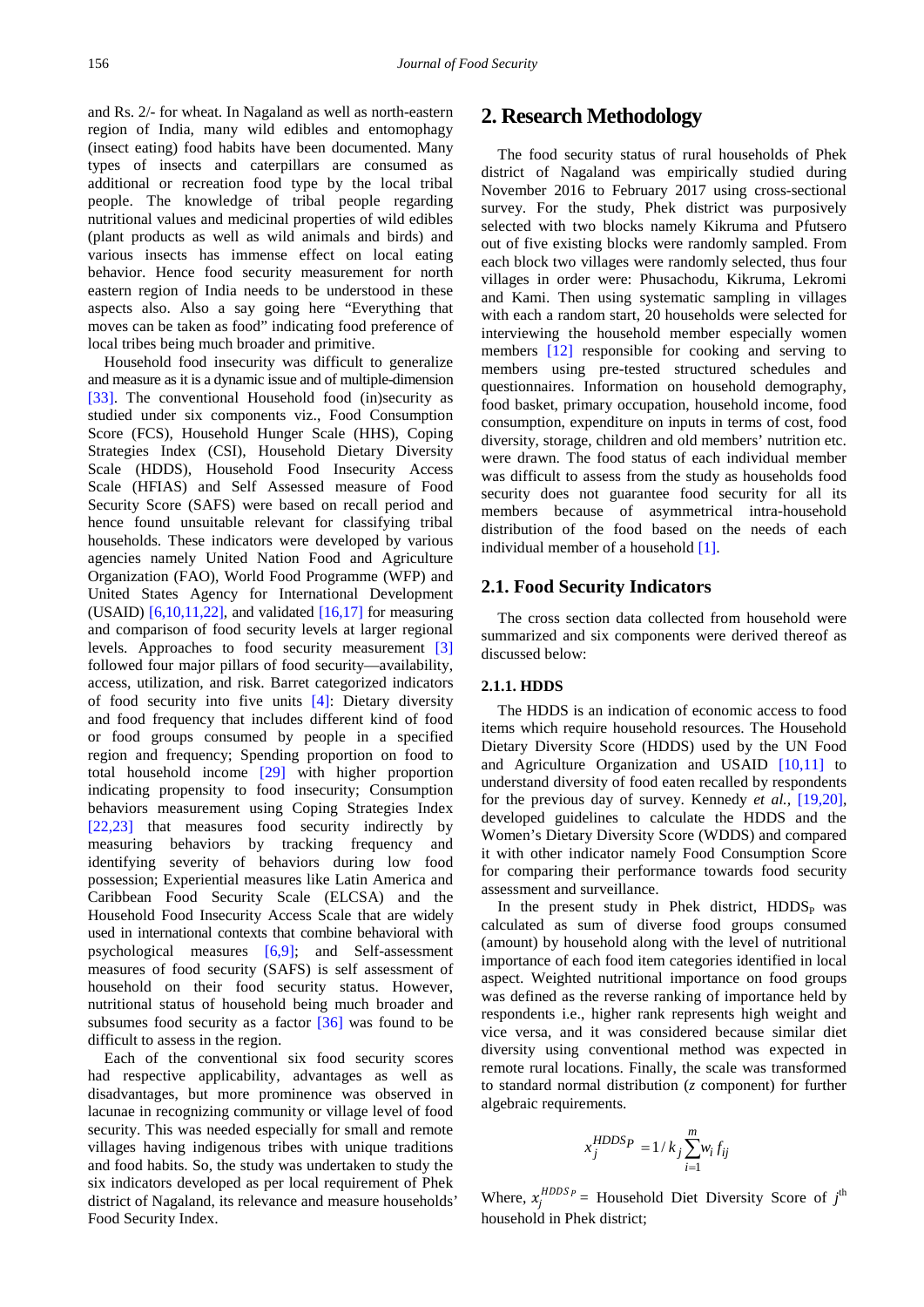$k_j$  = household size of  $j$ <sup>th</sup> household for  $j$ =1,2,...,*n*;

Number of food groups *i*=1,2,…*.m*

 $w_i$  is weight assigned to each food group;

 $f_{ii}$  is amount/expense of different food group consumed by  $j^{\text{th}}$  household and

 $Z_j$  $z_i^{HDDS_p}$  is the standard normal distributed variable of  $x_j^{HDDS_P}$  .

Aspect of diverse food groups locally grown or available is more important as diet diversity is mostly observed in urban places due to economic access whereas rural areas are more or less homogeneous in diet diversity.

#### **2.1.2. FCS**

The Food Consumption Score (FCS) is a specific type of weighted dietary diversity index used primarily by the World Food Programme [\[37\].](#page-6-9) Traditionally age-wise per-capita caloric intake was considered as food security measurement criteria for access to food at the household level, and measure of nutritional status were considered at the individual level [\[7,15,34\]](#page-5-4) but it was observed to underestimate the prevalence of food insecurity [\[7,17\].](#page-5-4) Food Consumption Score (FCS) is a food frequency measure developed by the World Food Programme (WFP) that is based on weighted dietary diversity, food frequency, and relative nutritional importance of different food groups.

In the present study, due to limitation of common dietary diversity and similar food groups available in the region,  $FCS<sub>P</sub>$  was calculated as per household member weekly food expense on different food groups during the week of correspondence, and the result transformed to standard normal form.

$$
x_j^{FCSP} = 1 / k_j \sum_{i=1}^{m} e_{ij}
$$

Where,  $x_j^{FCSp}$  = Food Consumption Score of  $j^{\text{th}}$  household;  $k_j$  = household size of *j*<sup>th</sup> household for *j*=1,2,...,*n*;

Number of food groups *i*=1,2,…*.m;*

 $e_{ij}$  is weekly expenses towards each  $i^{\text{th}}$  food group incurred by  $j^{\text{th}}$  household; and

 $z_j^{FCS_p}$  is the standard normal distributed variable of  $x_j^{FCS_p}$ .

## **2.1.3. CSI**

The Coping Strategy Index (CSI), a tool developed by the World Food Programme, is a weighted score that study the frequency and severity of coping strategies during food crisis. It is measure of consumption behavior which measures food security indirectly, and is based on frequency and severity of household behavior during low food or less money to buy food during 30 days period [\[22\].](#page-6-4)

In present context, almost all households were observed to have farmland, livestock and vegetable and fruit trees although in varying capacity. In addition, various consumable plants leaves, game meat, wild fruits and insects as food were found common but immeasurable among households as coping strategies. Therefore, CSI<sub>P</sub> was calculated based on different weekly food possessions per household member for food groups like livestock, cereal or millet crops, vegetables and fruits. Proportion of monthly savings to gross earnings and knowledge level on nutrition, occupation and literacy were considered as strategy for  $CSI<sub>P</sub>$  calculation. Finally, the scale was transformed to standard normal distribution (z component) for further algebraic requirements.

$$
x_j^{CSI}P = \left(\frac{1}{k_j} \sum_{t=1}^s I_{tj}\right)_j + S_j / GI_j
$$

Where,  $x_j^{CSI_p}$  = Coping Strategy Index of  $j^{\text{th}}$  household;  $k_j$  = household size of  $j$ <sup>th</sup> household for  $j$ =1,2,...,*n*;  $\hat{l}_{tj}$  is the score for each *t* strategy adopted by  $j^{\text{th}}$  household

for *t*=1,2,…*s;*  $\hat{f}_j$  is monthly monetary savings (Rs.) of  $j^{\text{th}}$  household;

 $GI_j$  is Gross Monthly Income (Rs.) of  $j^{\text{th}}$  household and  $z_j^{CSI_P}$  is the standard normal distributed variable of  $x_j^{CSI_P}$ .

#### **2.1.4. SAFS**

This Self assessed food security (SAFS) includes selfassessments of current food status in a recent recall period and the change in livelihood status over a longer period of time.  $SAFS<sub>P</sub>$  being very subjective in nature it was calculated as inverse of sum of all weighted constraints identified by respondents and the result transformed to get standard normal form. The constraints were ranked by respondents as hindrance to them for fulfilling aspired food security and better living.

$$
x_j^{SAFSp} = \left(\frac{1}{\sum_{n=1}^c w'_n A_{nj}}\right)
$$

Where,  $x_j^{SAFSp}$  = Self Assessment of Food Security score of  $j^{\text{th}}$  household;

 $k_j$  = household size of *j*<sup>th</sup> household for *j*=1,2,...,*n*;

 $_{nj}$  is the score of  $n^{\text{th}}$  constraints perceived by  $j^{\text{th}}$ household for *n*=1,2,…*c;*

 $w'_n$  is weight on  $n^{\text{th}}$  constraints (based on perception of respondents in the region);

 $z_j^{SAFSp}$  is the standard normal distributed variable of  $x_j^{SAFSp}$  .

#### **2.1.5. HFIAS**

The Household Food Insecurity Access Scale (HFIAS) developed by the USAID was used to measure food security having nine low food status occurrence questions with responses 'yes' or 'no' and another set of corresponding nine questions on frequency-of-occurrence during last 30 days of recall [\[7\].](#page-5-4) The HFIAS measures insufficient quality and quantity of food, as well as anxiety over insecure access to food or market. HFIAS captures a mix of sufficiency and psychological factors.

In the study,  $HFIAS<sub>P</sub>$  was calculated as simply ratio of monthly food expenditure to total earnings and the result transformed to get standard normal form. Since the questions for HFIAS was tested to be ineffective in eliciting proper response from respondents during pilot survey, the method of estimating the proportion of expenditure on food of the total household income considering the "propensity of people closer to the edge of poverty when they spend a greater proportion of their income on food" was accepted here.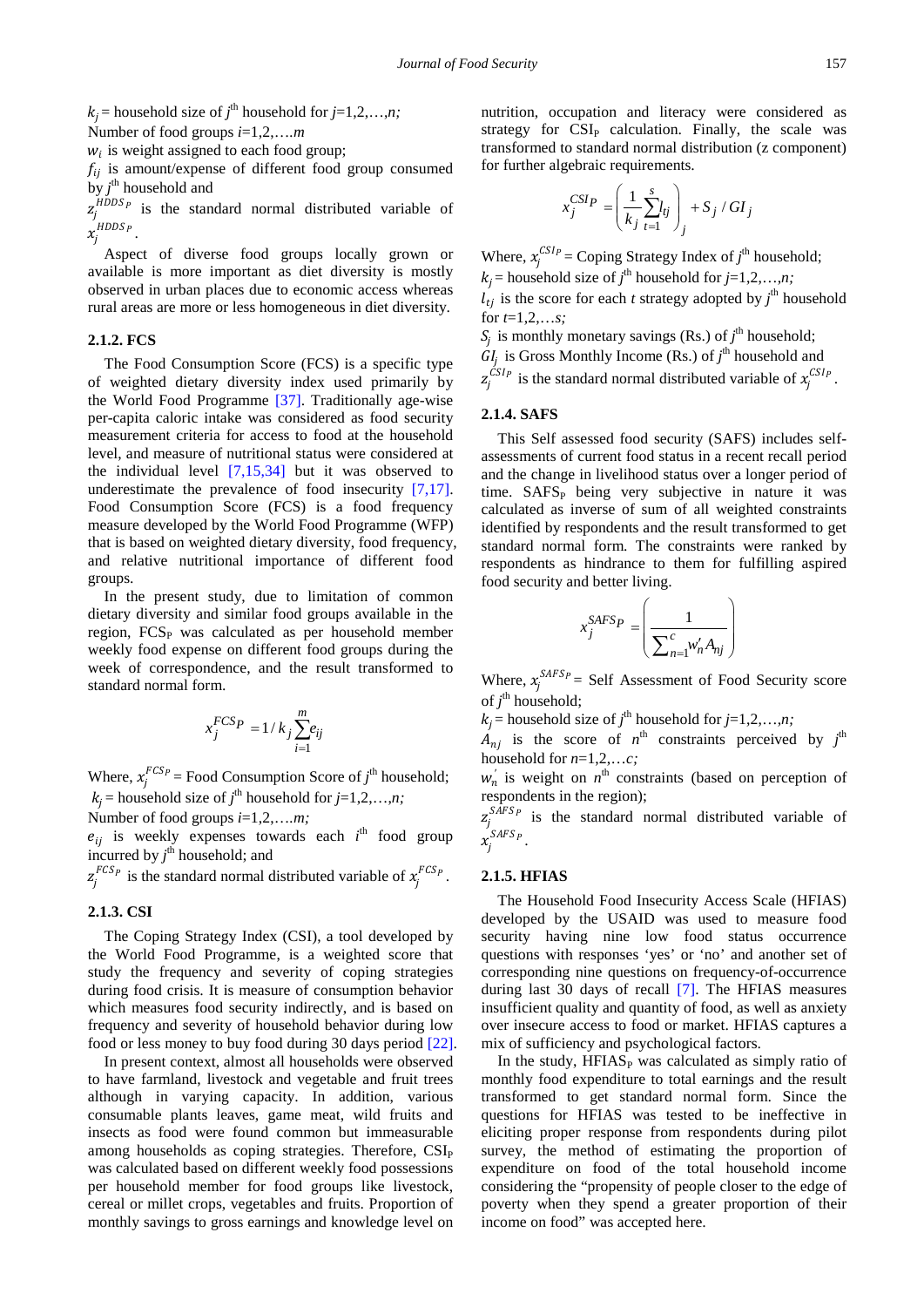$$
x_j^{HFIAS} = \frac{\sum_{i=1}^{m} E_{ij}}{GI_j}
$$

Where,  $x_j^{HFIAS_p}$  = Household Food Insecurity Access Scale of  $j^{\text{th}}$  household;

 $k_j$  = household size of  $j$ <sup>th</sup> household for  $j$ =1,2,...,*n*;

Number of food groups *i*=1,2,…*.m;*

 $E_{ij}$  is monthly expenses towards each  $i^{\text{th}}$  food group incurred by  $j^{\text{th}}$  household

 $GI_j$  is Gross Monthly Income (Rs.) of  $j^{\text{th}}$  household

 $z_j^{HFIAS}$  is the standard normal distributed variable of  $x_j^{HFIAS_P}$ .

#### **2.1.6. HHS**

Household Hunger Scale (HHS) is a behavioral measure for measuring more-severe behaviors of households to food insecurity. The scale focuses on identifying severe hunger levels in households for cross-cultural comparison developed by USAIDS under FANTA project [\[2,8\].](#page-5-5) It was derived from similar methodology of HFIAS for cross cultural use and it is referred to as an "experiential" or "perception-based" method of collecting data. HFIAS measurement tool consists of nine food limitation occurrence and nine frequency-of-occurrence questions, where as HHS tool consists of last three questions of occurrence followed by frequency of occurrence questions representing absolutely no food and whole day and night hunger during 30 days period. Reference [\[32\]](#page-6-10) also gave importance to national food security with balance food supply and demand, not necessarily distribution, at an acceptable price. They underlined inadequate resources responsible for food insecurity.

In the local situation, severe hunger was not observed for any household hence HHS<sub>P</sub> was calculated through weekly food demand supply gap. The household demand was calculated from recommended nutrition chart available from National Institute of Nutrition, Hyderabad. The gap was calculated for each household and then measuring average member of a household facing the gap. And the result obtained was transformed to get standard normal form.

$$
x_j^{HHS} P = 1 / k_j \sum_{i=1}^{m} g_{ij}
$$

Where,  $x_j^{HHS_p}$  = Household Hunger Score of  $j^{\text{th}}$  household;  $k_j$  = household size of  $j$ <sup>th</sup> household for  $j$ =1,2,...,*n*;

Number of food groups *i*=1,2,…*.m;*

 $g_{ij}$  is weekly food demand-supply gap (kg) in  $i^{\text{th}}$  food group faced by  $j^{\text{th}}$  household;

 $z_j^{HHS_p}$  is the standard normal distributed variable of  $x_j^{HHS_p}$ 

#### **2.1.7. FSI**

Food Security Index (FSI<sub>P</sub>) for Phek district was calculated with concept of difference between minimum of four food security measurements and maximum of two food insecurity measurements. It is developed in order to empirically measure and classify each household on the path to food security.

$$
x_j^{FSIP} = Min\left(z_j^{FCSP}, z_j^{HDDSP}, z_j^{CSIP}, z_j^{SAFSP}\right) - Max(z_j^{HFIASP}, z_j^{HHSP})
$$

Where,  $x_j^{FSI_p}$  = Food Security Index of  $j^{\text{th}}$  household;  $z_j^{FCSp}$  is standard normal score of FCS<sub>P</sub>;  $z_j^{HDDS_p}$  is standard normal score of HDDS<sub>P</sub>;  $z_j^{CSP}$  is standard normal score of CSI<sub>P</sub>;  $z_j^{SAFSp}$  is standard normal score of SAFS<sub>P</sub>;  $z_j^{HFIAS_p}$  is standard normal score of HFIAS<sub>P</sub>; and  $z_j^{HHSP}$  is standard normal score of HHS.

Statistical analysis of the indicators using one-way ANOVA was adopted for statistical comparison of mean. Pearson's Correlation analysis was undertaken to study degree and direction of linear relationship among the indicators developed as well as with other socio-economic characters.

# **3. Results and Discussion**

### **3.1. Food Possession and Consumption**

Under this section food basket, household food possession (own production and purchased), expenditure on various food items, etc are discussed to find out the status of weekly food availability. Higher proportion of own produce was considered with more importance. [Table 1](#page-3-0) represented the food basket prepared from the responses of 80 sample households from two blocks of Phek district. The table gives the different food items that were locally available in the villages covered.

**Table 1. Food Basket of sample households in Phek district**

<span id="page-3-0"></span>

| Cereals      | Rice, Maize, Millets etc.                                                |
|--------------|--------------------------------------------------------------------------|
| Pulses       | Lentil, Naga Dal, Pea, Beans, French beans, Cow pea<br>etc.              |
| Vegetables   | Cabbage, Potato, Chilli, Ginger, Tomato, Chow Chow,<br>Mustard leaf etc. |
| Fruits       | Guava, Peach, Plum, Banana, Kiwi, Apple etc                              |
| Meat         | Pork, Beef, Chicken, Fish                                                |
| Others       | Egg, Milk, Oats, Sugar, Tea etc.                                         |
| Wild Edibles | Wild vegetables, Wood worms, Mushrooms, Mollusc<br>(Snail), Crab etc.    |

[Table 2](#page-4-0) represents nutrition uptake of average household which indicated eight food groups consumed by households. Small family size with maximum of four members, medium families with 5 to 7 members and large families had minimum of eight household members were category of household size.

The eight food groups identified from the region were Cereals (Rice), Cereals (Maize, millets), Vegetables, Fruits, Milk, Egg, Fish and Meat. The energy consumed by average family belonging to three family sizes were calculated in kilocalorie per day using nutritional chart of National Institute of Nutrition, Hyderabad, India. Highest consumption was of cereals (staple food) and the lowest was of milk. It was observed that as family size increased, the consumption of each item also increased with a steady rate.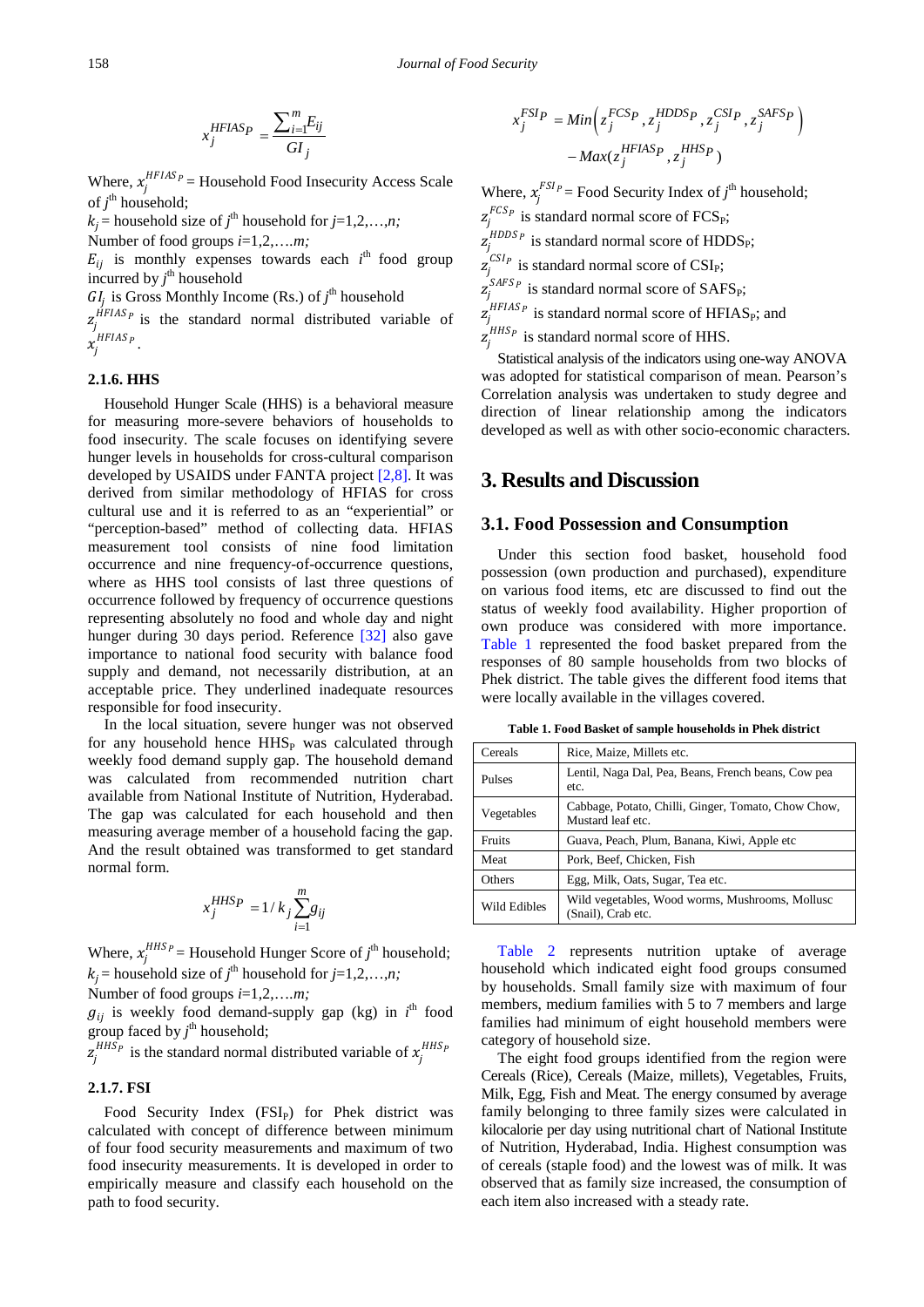<span id="page-4-0"></span>

| Family size<br>(members) | Average<br>kcal/day | Cereals (Rice)<br>kg/week | Cereals (Maize,<br>millets) $kg$ /week | Vegetables<br>(kg/week) | Fruits<br>(kg/week) | Milk<br>(g/week) | Egg<br>(piece/week) | Fish<br>(kg/mol) | Meat<br>(kg/week) |
|--------------------------|---------------------|---------------------------|----------------------------------------|-------------------------|---------------------|------------------|---------------------|------------------|-------------------|
| Small $(\leq 4)$         | 3.52                | 8.77                      | 1.27                                   | 7.69                    | 3.54                | 292.31           | 4.69                | 1.27             | 1.27              |
| Medium $(5-7)$           | 4.23                | 10.45                     | 1.51                                   | 8.42                    | 4.02                | 340.57           | 5.42                | 1.51             | 1.51              |
| Large $(\geq 8)$         | 5.93                | 14.93                     | 2.14                                   | 10.93                   | 5.29                | 428.57           | 7.36                | 1.86             | 2.14              |
| Overall                  | 4.41                | 10.96                     | 1.58                                   | 8.74                    | 4.16                | 348.13           | 5.64                | 1.53             | 1.58              |

**Table 2. Average household food consumption and energy (kcal/day) up take**

Reference [\[3\]](#page-5-1) considered 'utilization' a pillar of food security, and the study showed that drinking water and sanitation facilities in the villages were very good since every household had access to tap water and toilet facility.

# **3.2. Six Components of Household Food Security**

Six components of food security were  $FCS_{P}$ ,  $HDDS_{P}$ ,  $CSI<sub>P</sub>$  and  $SAFS<sub>P</sub>$  as food security measurement scores, and  $HHS<sub>P</sub>$  and  $HFIAS<sub>P</sub>$  were measures of food insecurity score. Overall Food Security Index (FSI<sub>P</sub>) was calculated with concept of difference between minimum of four food security measurements and maximum of two food insecurity measurements. [Table 3](#page-4-1) showed the six dimensions of food security and overall food security index prepared from the six dimensions.

Using analysis of variance (ANOVA) for comparing three family sizes under study showed that all indicators were significant at 5% level of significance. Small family sizes were observed to be more food secure compared to medium or large family sizes indicating size and food security are negatively related  $[18,27]$ .

Four sample villages belonging to two blocks were also analyzed using ANOVA to study significant difference among villages towards the indicators [\(Table 4\)](#page-4-2). Since the block Kikruma was farther from Pfutsero town (distance of 8 to 12 km) compared to Pfutsero block (distance of 4 to 5 km from town) it was expected that food security indicators would show difference among villages as rural area households inability to access sufficient food due to faraway markets and limited transportation [\[26\].](#page-6-12)

However, only Coping Strategy Index (CSI<sub>P</sub>) showed significant difference [\(Table 4\)](#page-4-2) among villages with Phusachodu and Kikruma villages in Kikruma block were statistically at par but Phusachodu village had significantly lower CSI<sub>P</sub> than Kami and Lekromi villages of Pfutsero block. It indicated that the villages that are closer to regular market and larger town had better Coping Strategies for food.

Reference [\[25\]](#page-6-13) assessed inter-correlations among the seven indicators to analyze whether the different measures detected similar or different dimensions of food insecurity. In the present study, correlation matrix [\(Table 5\)](#page-5-6) of six indicators and inter-correlation with Food Security Index developed from six indicators of food security measurement shows that almost all indicators were significant dimensions towards FSI<sub>P</sub>.

The  $FSI<sub>P</sub>$  score was observed to be significantly linked with the explanatory variables like household size and household income indicating better income from various sources help households avoid food insecurity [\[21\].](#page-6-14) Larger household size was negatively significant correlated with Food Security Index [\(Table 6\)](#page-5-7). The  $FSI<sub>P</sub>$  score was observed to be negatively significant linked with household size and positively significant with household monthly income.

<span id="page-4-1"></span>

| Family size   | $FCS_{P}$ | HDDS <sub>P</sub> | $HHS_{P}$ | $CSI_{P}$ | HFIAS <sub>P</sub> | $SAFS_P$  | Food security Index $(FSI_P)$ |
|---------------|-----------|-------------------|-----------|-----------|--------------------|-----------|-------------------------------|
| Small         | 1.051     | 1.107             | $-1.045$  | 1.609     | 0.025              | 0.081     | $-0.362$                      |
| Medium        | $-0.093$  | $-0.119$          | 0.144     | $-0.130$  | $-0.054$           | 0.051     | $-1.239$                      |
| Large         | $-0.618$  | $-0.570$          | 0.415     | $-0.991$  | 0.186              | $-0.274$  | $-2.125$                      |
| $SEm (+)$     | 0.357     | 0.354             | 0.365     | 0.258     | 0.412              | 0.411     | 0.430                         |
| $CD (p=0.05)$ | 1.156     | 1.145             | 1.179     | 0.834     | <b>NS</b>          | <b>NS</b> | 1.391                         |

**Table 3. Comparison of food security/insecurity based on family size categories**

SEm: Standard error of Mean; CD: Critical Difference; NS: Non Significant at p=0.05.

**Table 4. Comparison of food security/insecurity based on villages**

<span id="page-4-2"></span>

| Villages      | $FCS_{P}$ | HDDS <sub>P</sub> | $HHS_{P}$ | $CSI_{P}$ | HFIAS <sub>P</sub> | $SAFS_P$  | Food security Index $(FSI_P)$ |
|---------------|-----------|-------------------|-----------|-----------|--------------------|-----------|-------------------------------|
| Phusachodu    | $-0.310$  | $-0.255$          | 0.209     | $-0.441$  | 0.171              | 0.126     | $-1.599$                      |
| Kikruma       | $-0.064$  | 0.067             | $-0.212$  | $-0.292$  | 0.227              | $-0.202$  | $-1.292$                      |
| Kami          | 0.276     | 0.056             | 0.205     | 0.415     | 0.022              | $-0.032$  | $-1.351$                      |
| Lekromi       | 0.093     | 0.135             | $-0.203$  | 0.322     | $-0.419$           | 0.101     | $-0.827$                      |
| $SEm (+)$     | 0.222     | 0.225             | 0.223     | 0.211     | 0.220              | 0.226     | 0.256                         |
| $CD (p=0.05)$ | <b>NS</b> | <b>NS</b>         | <b>NS</b> | 0.684     | <b>NS</b>          | <b>NS</b> | <b>NS</b>                     |

SEm: Standard error of Mean; CD: Critical Difference; NS: Non Significant at p=0.05.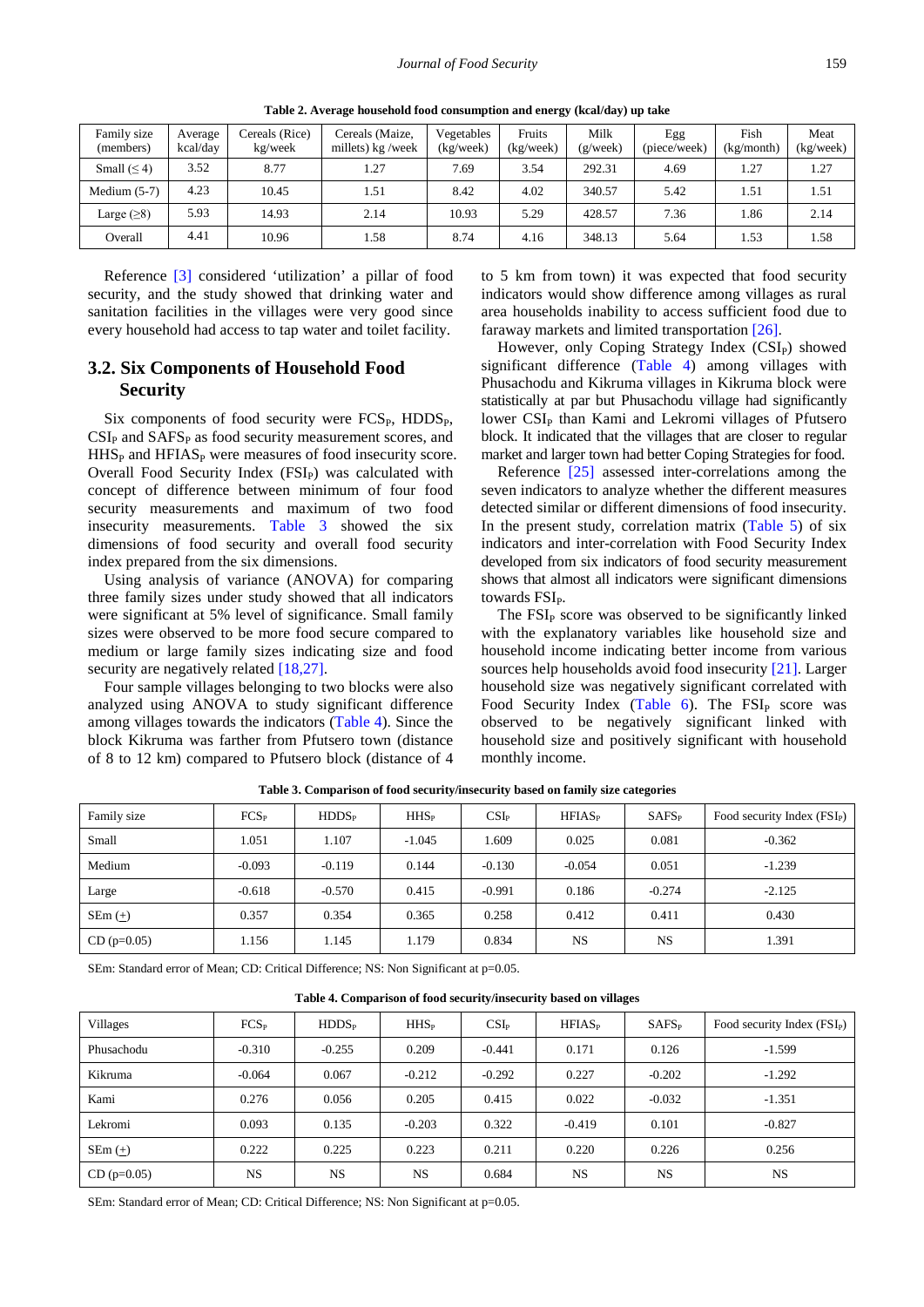<span id="page-5-6"></span>

|                        | $FCS_{P}$          | HDDS <sub>P</sub>   | $HHS_{P}$    | CSI <sub>P</sub> | $HFIAS_P$          | SAFS <sub>P</sub> | FSI <sub>P</sub> |
|------------------------|--------------------|---------------------|--------------|------------------|--------------------|-------------------|------------------|
| FCS <sub>P</sub>       | 1.00               |                     |              |                  |                    |                   |                  |
| HDDS <sub>P</sub>      | $0.93***$          | 1.00                |              |                  |                    |                   |                  |
| <b>HHS<sub>P</sub></b> | $-0.57**$          | $-0.80**$           | 1.00         |                  |                    |                   |                  |
| $CSI_{P}$              | $0.58***$          | $0.64**$            | $-0.61$ **   | 1.00             |                    |                   |                  |
| HFIAS <sub>P</sub>     | $0.54***$          | $0.46**$            | $-0.16^{NS}$ | $-0.16^{NS}$     | 1.00               |                   |                  |
| SAFS <sub>P</sub>      | $0.17^{NS}$        | $0.22$ <sup>*</sup> | $-0.20^{NS}$ | $0.17^{NS}$      | 0.11 <sup>NS</sup> | 1.00              |                  |
| FSI <sub>P</sub>       | 0.20 <sup>NS</sup> | $0.36***$           | $-0.57**$    | $0.58***$        | $-0.43**$          | $0.40^{**}$       | 1.00             |

Table 5. Correlation matrix of measurements of food security/insecurity with  $FSI<sub>P</sub>$ 

\* Significant at p=0.05 and \*\* Significant at p=0.01; NS= Non-significant.

<span id="page-5-7"></span>

| Table 6. Correlation of socio-economic variables with FSI <sub>P</sub> |             |              |                   |                  |  |  |  |  |
|------------------------------------------------------------------------|-------------|--------------|-------------------|------------------|--|--|--|--|
|                                                                        | HH size     | HH Income    | <b>HH</b> Expense | <b>FSI</b> score |  |  |  |  |
| HH size                                                                | 1.000       |              |                   |                  |  |  |  |  |
| HH Income (Rs.)                                                        | 0.103       | .000         |                   |                  |  |  |  |  |
| HH Expense (Rs.)                                                       | 0.182       | $0.888^{**}$ | 1.000             |                  |  |  |  |  |
| FSI <sub>p</sub> score                                                 | $-0.496$ ** | 0.226        | 0.194             | 1.000            |  |  |  |  |

\* Significant at p=0.05 and \*\* Significant at p=0.01; NS= Non-significant.

# **4. Summary and Conclusion**

The study on food security indicators highlighted the need for alternative methodology relevant to local situations. The indicator based on self assessment and perceived constraints to food security (SAFS<sub>P</sub>) was more homogenous with lower coefficient of variation at 3.60% hence not much relevant to classify food insecure households. The component HFIAS<sub>P</sub> based on proportion of food expenses to total household income was observed to have higher coefficient of variation at 47% indicating more relevant to classification of households and comparison. Other four components had coefficient of variation ranging from 26 to 39% indicating its relevance to the region subjectively. It was observed from the study that family size and primary occupation were statistically relevant to classify household food security level at intra-village consideration. At village level comparison, it was the distance and connectivity with regular market that make the difference between  $CSI<sub>P</sub>$  of the villages.

Thus it can be concluded the need for localized structured interview schedules for households and indicators suitable for the village community for consistency and reliability of information on food status. The relevance of community and unique landownership pattern (Art. 371(a) of The Constitution of India [\[31\]\)](#page-6-15) in the state of Nagaland overwhelmed the household security measurement, so the need of food security at village or community was felt necessary. The presence of institutions like cooperatives, social and religious institutions have been observed to play great psychological and physical role in improving food status of the residents. Role of Government in food security was inadequately represented in the indicators as many social welfare schemes such as Food Security Act, Mid-Day Meal, Integrated Child Development Services, etc. were concurrently running with focus on specific target low income population. Also, food preference, food possession, availability and purchasing cycle along with stable distribution system, law and order, suitable institutional structures, government policies, business and the market have great influence on food security at household leve[l \[14,28\].](#page-6-16)

# **Acknowledgements**

The present study is a part of M.Sc.(Ag.) in Agricultural Economics research work. For the study we sincerely acknowledge the support of Nagaland University and the respondents in our endeavor to understand indicators of food security.

# **References**

- <span id="page-5-3"></span>[1] Andersen, P. 2009. Food security: definitions and measurement. *Food security.* 1(1): 5-7.
- <span id="page-5-5"></span>[2] Ballard, T., Swindale, A., Coates J*.* and Deitchler, M. 2011. Household Hunger Scale: Indicator definition and measurement guide Washington DC, Food and Nutrition Technical Assistance Project-2 Bridge.
- <span id="page-5-1"></span>[3] Barrett C. B. 2010. Measuring Food Insecurity*. Science* 327, 825-828
- <span id="page-5-2"></span>[4] Barrett, C. B. (Ed.). 2013. Food Security & Sociopolitical Stability. Oxford: Oxford University Press.
- [5] Candel, J.J.L. 2014. Food security governance: a systematic literature review, *Food Security,* 6, 585-601.
- <span id="page-5-0"></span>[6] Coates, J., Swindale, A. and Bilinsky, P. 2006. Household Food Insecurity Access Scale (HFIAS) for Measurement of Household Food Access: Indicator Guide (v. 2). Washington, D.C.: Food and Nutrition Technical Assistance, Academy for Educational Development.
- <span id="page-5-4"></span>[7] Coates, A., Swindale, A. and Bilinsky, P. 2007. Household food insecurity access scale for measurement of food access: indicator guide (v. 3). Washington, DC: Food and Nutrition Technical Assistance Project.
- [8] Deitchler, M., Ballard, T., Swindale, A. and Coates J*.*, 2011. Introducing a simple measure of household hunger for cross cultural use. Technical note 12. Washington DC, FANTA Project-2.